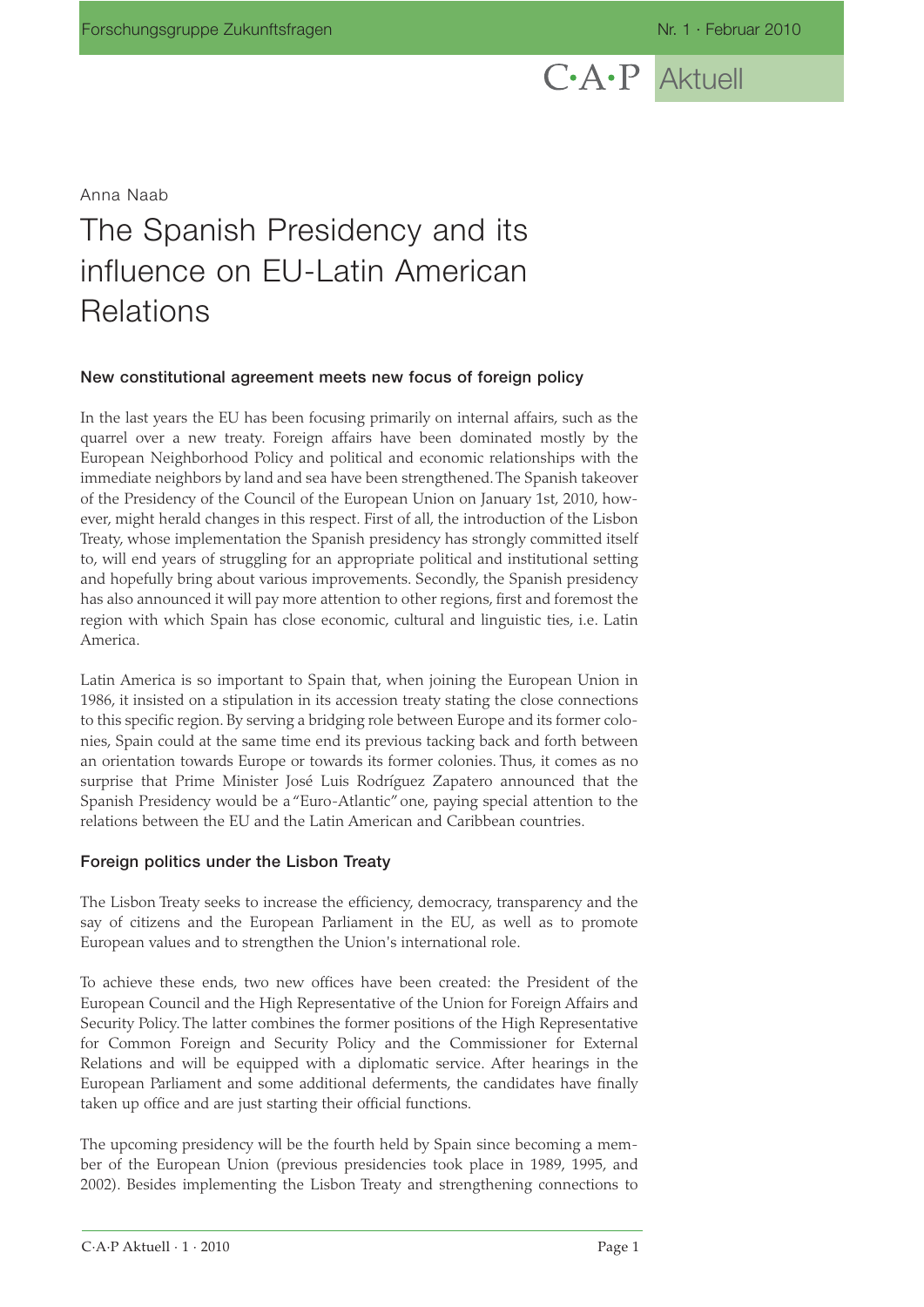### $C \cdot A \cdot P$

Latin America, the other top priorities of the Spanish Presidency vary widely, from addressing the repercussions of the financial crisis, to combating climate change, promoting judicial and police cooperation, and enabling Europe to speak with one voice on the international scene, as anchored in the Lisbon Treaty.

Ironically, due to these same foreign policy objectives, the Spanish agenda for its presidency, though formally within the wording with the Lisbon Treaty, might create tensions with the new institutional settings. In the first place, the creation of two new posts with strong competences has taken away the international role from the rotating presidency. Under the Treaty of Lisbon, foreign policy can at the best be formulated in the quadrangle of the presidency, High Representative, President of the European Council and President of the Commission. It is a coincidence that this first happens while Spain holds the presidency of the council, as for the last ten years, the post of the High Representative for the Common Foreign and Security Policy was held by a Spanish compatriot, Javier Solana. Secondly, as pointed out before, Spain has its own national interests in its former colonies. Using its public position presiding over the council of the European Union to strengthen its foreign trade ties might, especially under the new institutional settings, provoke resentments.

Thus, Spain is required to carefully weigh its own interests against the Union's larger interests.

Under no circumstances should a unilateral Spanish attempt on any issue (for example, economic involvement in South America) harm the strategic priorities the Union has given itself, i.e. to be recognized internationally as a serious and respected actor. In order to be recognized as a unified external actor that speaks with one voice, open disagreement between the four EU-internal actors on foreign policy priorities should preferably be avoided.

An easy solution would be to advise the country holding the rotating presidency to cede its foreign policy making role to the two new positions. After all, coping with the economic crisis and fighting climate change offer enough challenges for the Spanish presidency. However, changing the agenda and clearing the "international field"for the President of the European Council and the High Representative would, at least in this specific case, not be advisable.

One has to recognize the fact that for one whole month the Spanish presidency will take place without both a President of the European Council and a High Representative for Foreign Affairs and Security Policy, as both Herman Van Rompuy and Catherine Ashton have only recently taken office and are at the moment occupied with finding their roles and establishing administrative structures, such as the European External Action Service. During this time, the Union needs a foreign policy and who else should shape this if not the rotating presidency?

However, these are exceptional circumstances that again require careful balancing: on the one hand, Spain has to fill in until the new institutional setting is fully functioning, on the other hand, it has to keep in mind that this is a temporary role and that downgrading the new leading personnel to representative offices would harm the Union's aim to be recognized as a serious actor in the international arena.

Luckily, there is little fear that Spain might take advantage of its position and override the President of the Commission and the Foreign Representative. Rather,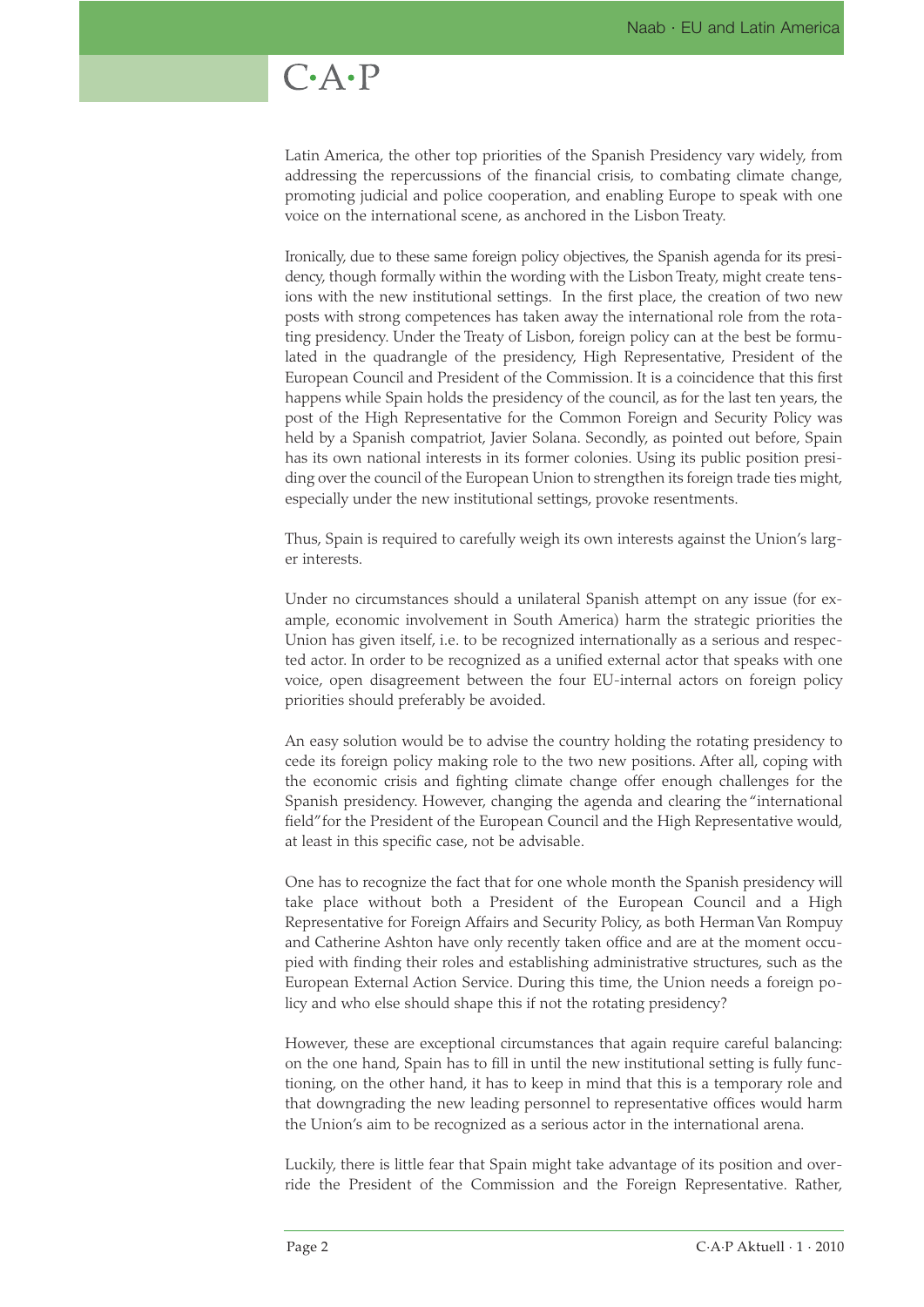Spanish Secretary of State Diego Lopez Garrido has announced that the Spanish presidency intends to strengthen the leading personnel.

In fact, sabotaging the newcomers would not only prevent the EU from playing a more coherent international role and thus seriously damage its reputation, but would also contradict the stated Spanish priority of supporting the implementation of the Lisbon Treaty.

#### **Latin America as a region of strategic interest**

The special focus Spain puts on Latin America is in accordance with the European Union's interests in this region. The first EU-Latin America and Caribbean-summit in Rio de Janeiro in 1999 started a partnership based on a common cultural heritage and common values and involves close cooperation in political, economic, cultural and scientific areas. This bi-regional partnership includes manifold relationships, activities and cooperation mechanisms at the executive government level (alternating summits and meetings of the foreign ministers every two years and regular meetings of senior officials) and at the levels of civil society, parliaments and entrepreneurs.

In economic terms, the EU is the second biggest trading partner for Latin American and Caribbean (LAC) states (after the USA). LAC countries make up five percent of the EU's external trade and the trade volume more than doubled from 1990 to 2006. Exporting for the main part agricultural products and natural resources, the LAC countries are an expanding market for European technology and chemical products. The EU already holds the biggest share of foreign direct investment in Latin America and the Caribbean (68 billion US\$ in 2005) and is also the biggest donor for development cooperation (2.69 billion from 2007-2013).

Since the 1999 Rio-summit, several bi- and multi-lateral meetings have contributed to strengthening the partnership. Europe's interest in the region continues to be high and the EU can strongly benefit from the Spanish announcement to use its presidency to strengthen ties with Latin America and the Caribbean, which will first and foremost be shown in the importance Spain attaches the EuLac-Summit.

#### **Spanish presidency as "Honest Broker"**

In political respects, Latin America is characterized by a gap between the rather"conventional"political camp in most of the countries on the one side and the left-wing populist or left-wing nationalist camp, exemplified by the Venezuelan president Hugo Chavez, on the other side. While moderate states are a large majority, the year of 2009 has also seen the first coup in Latin America for almost three decades. During the constitutional crisis following the dismissal of the Honduran President Manuel Zelaya, Spain made its mark as a calm mediator. Together with the Ibero-American summit, Spain advised consideration between parties and insisted on adherence to the constitution by demanding reinstatement of the toppled president. This shows that most of Latin America (except maybe for Chavez, whose rebuke by Juan Carlos at the Ibero-American summit in 2007 is unforgettable) accepts Spain as an honest broker.

This privileged role might also pay off with regards to a country that is about to experience dramatic institutional changes. Already opening, albeit carefully, socialist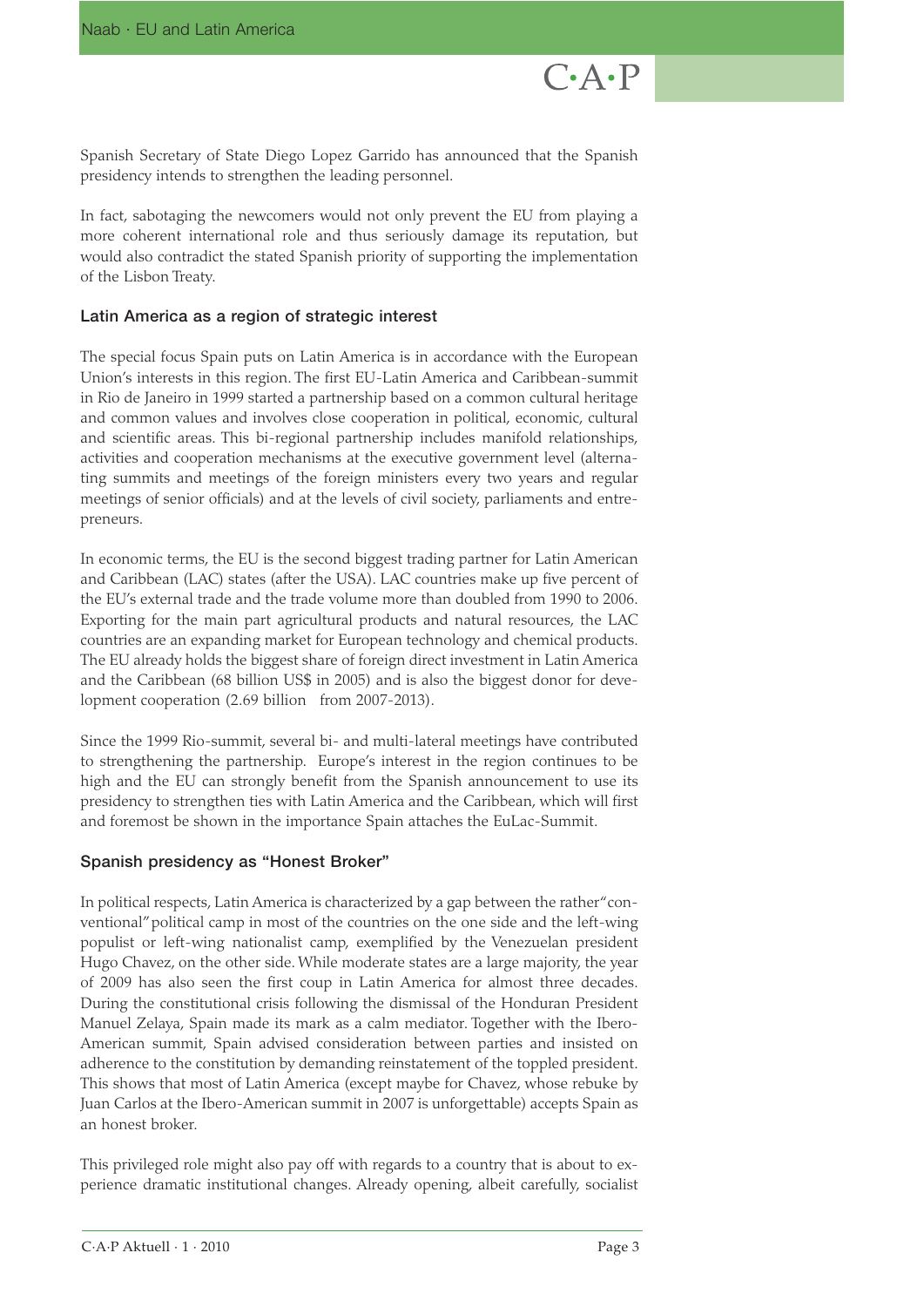## $C \cdot A \cdot P$

Cuba will sooner or later have to face the question of how to handle the post-Castro era. The Obama administration's easing of the embargo has already facilitated a lot, and the participation of Cuba in the 2009 EU-LAC foreign minister meeting has been a further step to normalizing relations. Traditionally in favor of opening and rapprochement towards Cuba, Spain has had an important role in this process and already held out the prospect of a bilateral agreement. Within the EU, Spain, with its mainly economic interests in Cuba, has stood against Eastern European member states and the Netherlands, who have emphasized the importance of human rights over economic rapprochement. Considering that Cuba is about to undergo dramatic changes, though nobody can yet say to where they will lead, it will be important for Europe to have one actor that is considered trustworthy by Cuba. This might be a potential window of opportunity for promoting European values and for preventing another repressive regime, or even a failing state, from following this one. With the Spanish government, against some domestic opposition, acting as a spokesperson for a different approach than the blockade (the Spanish Foreign Minister recently pointed out that the 50 years of isolation, confrontation, embargo and blockade have led nowhere), the European Union could support a Cuban transition process through economic aid and political reforms while also emphasizing the importance of human rights. Whether this strategy will be fruitful in the end, however, depends last but not least on the Cuban attitude: if the civil rights situation does not noticeably improve soon the Spanish government will find itself in a difficult position for promoting a change towards Cuba against the wishes of its own domestic opposition and parts of the European Union.

For multiple reasons, the Spanish experience in Latin America, i.e. its advantages resulting from a common culture and language; historical experiences such as colonization, liberation, exile (in both directions, from fascist Spain to the former colonies and later from Latin American military dictatorships to the former motherland); its respected role in the Ibero-American community; and its experience and recognition as a honest broker are of vital importance to the European Union if it wants to further strengthen economic ties, promote European values and to catch up the with the advances less democratic actors, such as Russia and China, have achieved through their "strategic alliances" with this region. It is for these purposes that the EU, both economically and normatively, stand to benefit if Spain uses its presidency to pursue closer relationships with LAC countries.

#### **Conclusion**

Ten years ago, the European Union acknowledged the strategic importance of Latin America and since then it has sought to deepen the relationship with that region. The traditional Spanish interest in this region has contributed to this process. As there is further economic and political deepening ahead, the EU can profit from Spain's "bridge function". The announced Madrid summit will be an important step in deepening the EuLac relationship. Spain can act as a broker on various issues, from immigration laws to agricultural duties. This is especially important given the involvement of semi-autocratic states in parts of Latin America. If Europe misses the chance to intervene and to hold up its own values, it might fall behind competing actors in the international scene.

In large parts of Latin America Spain enjoys trust and respect in international affairs. This reputation could be helpful for the European Union in critical political situations, such as the Honduras coup or the Cuban transition. At the same time, when